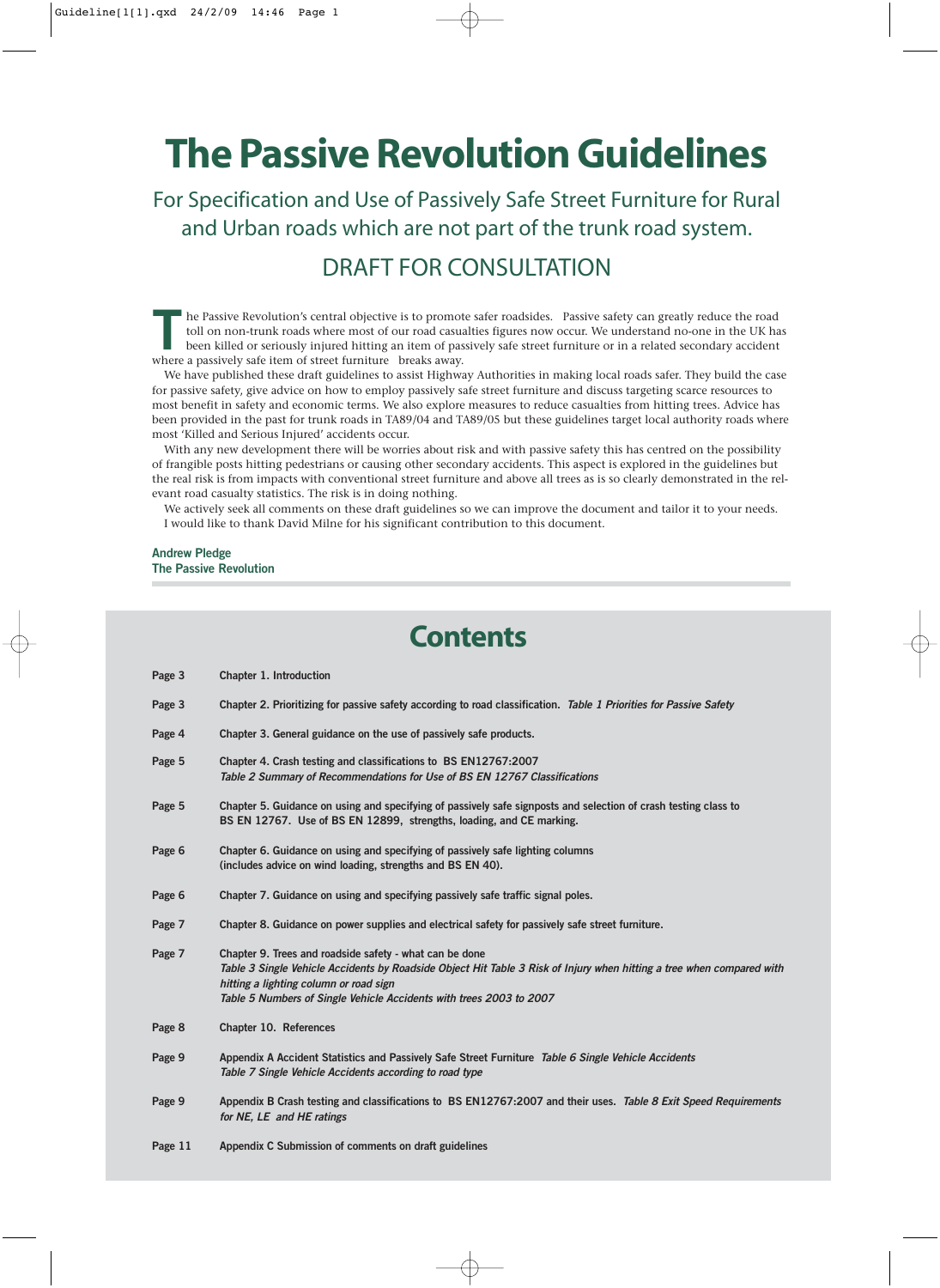# **Endorsements**

**I** t should be a cause for concern that in 2007 nearly 600 people were killed or seriously injured in single vehicle collisions with 'street furniture' Add in those from multiple vehicle collisions (where such 'street furniture' is not counted in the statistics) and the scale of the problem we should be addressing becomes clear.

These guidelines now set out how ALL of us involved in the design, construction and operation of ALL roads in the UK should be actively considering the use of passively safe street furniture.

Previous advice on the use of passively safe street furniture contained in the *Design Manual for Roads and Bridges* may, unfortunately, have led many to have seen passive safety as a trunk road network issue only. Yet, the majority of the single vehicle fatal accidents in the UK occur on local authority A and B class roads.

The Highways Agency and a number of innovative local highway authorities have now established the worth of passively safe street furniture and their efforts should be applauded.

The current road safety targets set by Government require a reduction of 40% in Killed and Seriously Injured casualties by 2010 (set against an average for 1994-98) and in most Highway Authorities this is likely to be achieved. I expect any future targets beyond 2010 to be as 'challenging' and for passive safety to be an essential element in any Highway Authority's 'toolbox'.

The passive revolution and in particular Andrew Pledge and David Milne are to be congratulated on their continuing efforts to play a significant part in stemming the unacceptable cost, both emotionally and monetary, to our communities and economy.

The IHIE firmly supports the work done by The Passive Revolution and we will continue to work closely with them to promote safer roadsides and to establish a 'forgiving' infrastructure and we fully support and commend this new guidance to its members and all local highway authorities.

**Anthony Sharp President IHIE**



**INSTITUTE OF HIGHWAY**<br>INCORPORATED **ENGINEERS** 

he UK continues to be a world leader in road safety. Our casualty rates are among the lowest in Europe, and we<br>have a long history of developing and applying the latest techniques to improve the safety of our roads. Local have a long history of developing and applying the latest techniques to improve the safety of our roads. Local auoccur on local roads and the most successful authorities have reduced killed and seriously injured casualties by embracing new ideas and implementing them on their roads.

But the more we achieve the harder it will become to achieve more. It has been demonstrated that whilst the concepts of 'forgiving roads' and 'proactive safety' are forward thinking approaches they are successful approaches that contribute to minimising the severity of injuries. These new guidelines on passive safety are a welcome addition to a designer's documentation and one that contributes to the concepts previously mentioned.

The Institution of Highways and Transportation, has for many years been seen by the profession as a leading advocate of the importance of the delivery of effective safety management on our public highways for all users. Through its Road Safety Panel, the IHT is committed to delivering and disseminating 'Good Practice' in the field of road safety to the profession and it is pleases to commend these guidelines to practitioners.

**John Smart BSc C. Eng FIHT MICE Deputy Chief Executive Director of Technical Affairs Institution of Highways and Transportation** 

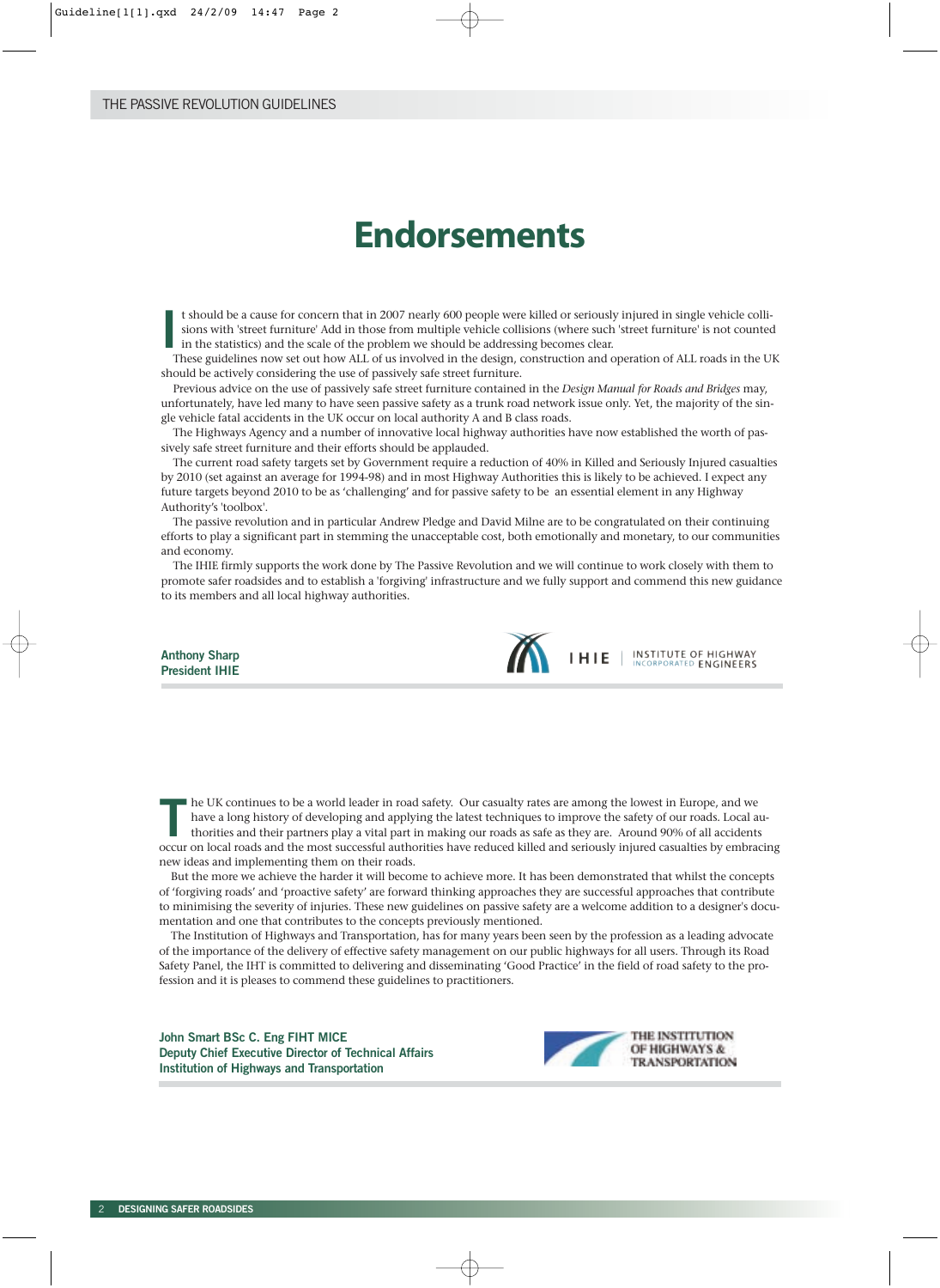# **CHAPTER 1. INTRODUCTION**

1.1 These guidelines provide advice for the adoption and selection of the type of passively safe signposts, lighting columns, traffic signal poles, bollards and other passively safe street furniture for non-trunk rural and urban roads. In particular advice is given on crash testing street furniture to EN 12767 and the use of the resultant classifications. The guidelines are advisory and highway authorities should take a conscious decision on whether to adopt them in full or in part. The Passive Revolution believes there are no safety risks but only safety benefits if they are adopted. Advice is given on prioritizing passive safety to those roads where it is likely to be most effective in reducing casualties.

1.2 Table 7 in Appendix A demonstrates A roads have 53% of the fatalities but comprise 12% of the length of the UK network. Table 6 identifies those accidents where use of passively safe street furniture would have saved lives and serious injuries. The statistics in Appendix A make the case for widening the use of passively safe street furniture beyond the trunk road network and especially prioritizing A roads for use of passively safe street furniture clear zones and other similar safety measures.

1.3 Passively safe signposts and lighting columns are now widely used on trunk roads where the speed limit is 50 mph or over. The DMRB Advice Note TA89 'Use of Passively Safe Signposts' effectively legitimised passively safe sign posts in 2004 and its update in 2005 extended coverage to passively safe lighting columns on trunk roads. Passively safe lighting columns and signposts are increasingly the preferred alternative to conventional larger signposts and lighting columns which need to be safeguarded with safety fences on trunk roads. There are now about 20,000 passively safe sign posts and an increasing number of passively safe lighting columns in the UK mainly on trunk roads that meet the test requirements of EN 12767. Installation largely began in 2004 installed after the publication of TA89/04. No deaths or serious injuries having been reported with impacts with this passively safe street furniture. Traditional signposts, lighting columns and utility poles were responsible for 107 deaths and 470 serious injuries in single vehicle accidents in 2007 alone. There will have been further deaths and serious injuries from hitting these items in multiple vehicle accidents which are not included in the statistics. It is becoming increasingly clear that using passively safe signposts and lighting columns saves lives and the main barriers to their broader use are initial cost and inertial resistance to change. There have been no reported deaths or severe injuries reported from impacts with passively safe street furniture in the UK at time of writing. This record should be contrasted with the large number of casualties from hitting conventional lighting columns and signposts on non trunk roads where protective safety fences are rarely provided. Passively safe street furniture can significantly reduce deaths and serious injuries on these roads. The available statistics making the case for passive safety are presented and discussed in Appendix A. Speed affects the severity of accidents but serious injury casualties and deaths with street furniture frequently occur in both urban areas and on rural roads.

1.4 Although passively safe street furniture is usually more expensive than its traditional counterpart, measures like striving for clear zones next to the carriageway and reducing unnecessary signs and roadside clutter can cost little or even save money. A widening range of passively safe lighting columns and signposts is coming to the market often using aluminium or composites which offer a long maintenance free life. For medium sized signs and traffic signals a tubular steel post has been developed which should prove an economical solution. Competition is reducing initial costs and electrical suppliers are developing various electrical isolation systems for the passively safe lighting column and traffic signal market. Passive safety is becoming much more affordable.

1.5 Chapter 4 explains how crash testing is carried out to BS EN 12767 and explains how passively safe products are classified in the light of the results. An understanding of the classification system is necessary when specifying passively safe street furniture

1.6 Chapter 8 discusses electrical safety for passively safe items with a power supply. This is relevant to illuminated signs, lighting columns and traffic lights. Currently a more rapid electrical isolation time of 0.4 seconds is required for passively safe street furniture in an impact because the items breakaway in an impact. This imposes a significant extra cost. Many items of non-passively safe street furniture also break away (but the impact is far more dangerous). We believe there is a need to harmonize electrical isolation requirements to a common standard to avoid unfairly mitigating against passive safety.

1.7 Chapter 9 explores the difficult area of trees and roadside safety. Balancing environmental interests, people's love of trees and roadside safety is emotive and difficult to reconcile. Deaths and serious injuries from impacts with trees are frequent.

1.8 Using passively safe signposts lighting columns and other street furniture will save lives on all roads and reduce serious injuries.

# **CHAPTER 2. PRIORITIZING ROADS FOR PASSIVE SAFETY**

2.1 The Passive Revolution advises that A and B roads should be prioritized for the use of passively safe street furniture as follows:

2.2 Other roads with high traffic volumes commensurate with either A or B roads should be treated as A or B roads respectively. Again roads which suffer from frequent accidents should be reviewed to see if they will benefit from passively safe street furniture. Where an item of street furniture has been responsible for a fatality or a serious injury replacement of the item with a passively safe alternative is a prudent way forward and a review should be undertaken to see if a similar accident is likely to occur elsewhere on the road in question and whether further action is needed.

2.3 While speed must play a significant part in the severity of accidents the statistics available show most fatal single vehicle accidents occur where the speed limit is either 30 mph or 60 mph which matches the common speed limits. Unfortunately these statistics do not identify how the casualties occurred.

2.4 Roads with 20 mph speed limits are relatively rare but report almost no deaths and therefore do not require passively safe street furniture. The statistics are further explored in Appendix A 'Accident Statistics and their relevance for Passively Safe Street Furniture'.

2.5 While these guidelines advise targeting A or B roads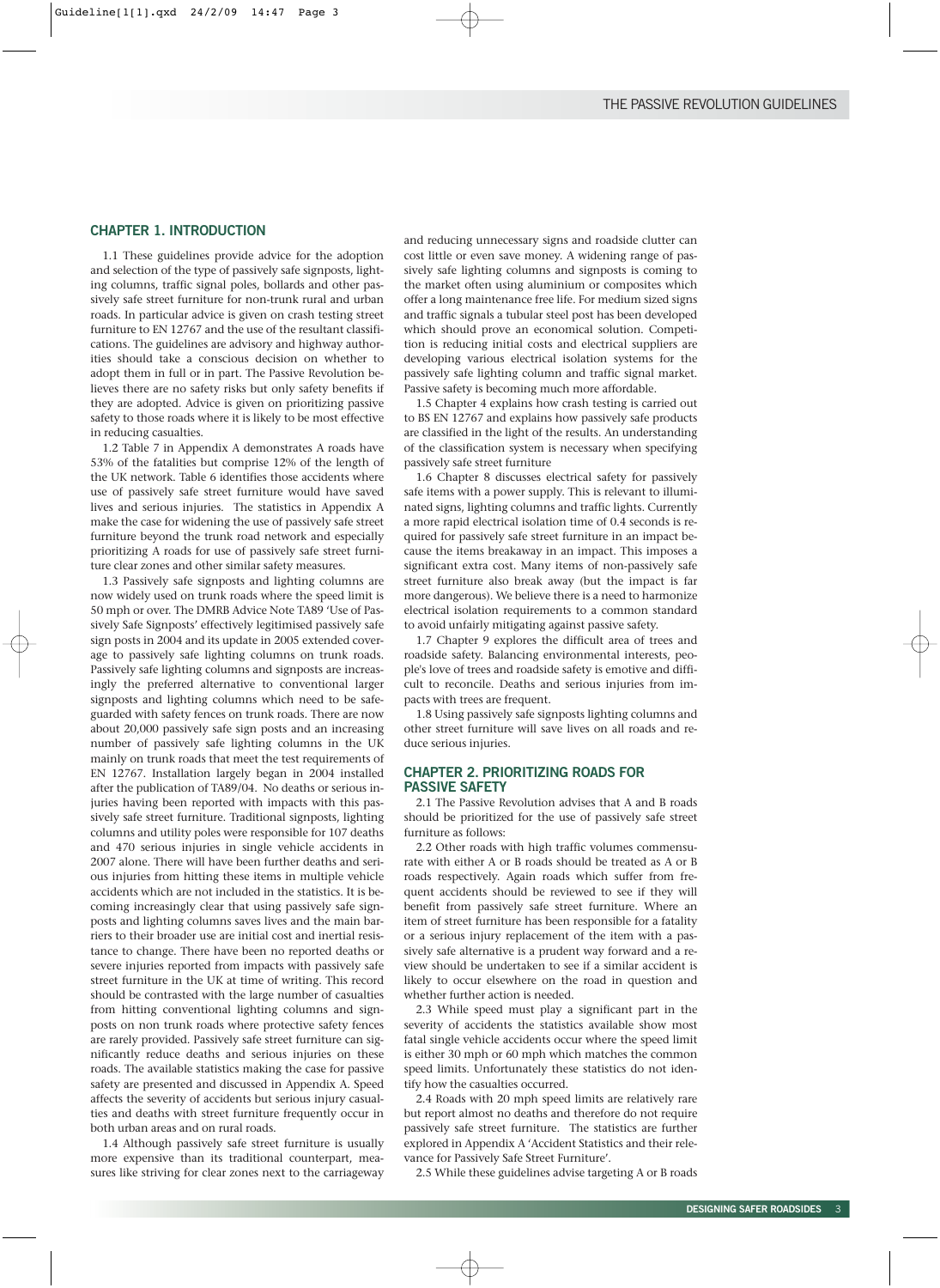| Priority       | <b>Type of Road</b>                                                                                                                       | Reasoning (explored in Appendix A)                                                                                                                                                                                                                                                           |
|----------------|-------------------------------------------------------------------------------------------------------------------------------------------|----------------------------------------------------------------------------------------------------------------------------------------------------------------------------------------------------------------------------------------------------------------------------------------------|
| 1              | Rural A roads unless traffic<br>speeds are likely to be under<br>25 mph because of road<br>geometry or other constraints.                 | A roads comprise only 12% of the road network but<br>have 53% of fatal single vehicle accident casualties<br>(excluding pedestrian accidents).<br>Using passively safe street furniture is generally more<br>cost effective on rural A roads because there is much<br>less street furniture. |
| $\overline{2}$ | Urban A roads unless traffic<br>speeds are likely to be under<br>25 mph because of speed<br>limits, road geometry or other<br>constraints | Accident rates are as high or higher than rural A<br>roads but mainly because of lighting columns. Using<br>passively safe street furniture will be more expensive<br>per km.                                                                                                                |
| 3              | Rural B roads unless traffic<br>speeds are likely to be under<br>25 mph because of road<br>geometry or other constraints.                 | B roads comprise 8% of the road network and these<br>roads have 20% of fatal single vehicle accidents.<br>Using passively safe street furniture is generally more<br>cost effective on rural B roads rather than urban B<br>roads because there is much less street furniture.               |
| 4              | Urban B roads unless traffic<br>speeds are likely to be under<br>25 mph because of road<br>geometry or other constraints.                 | Accident rates are as high or higher than rural B<br>roads but mainly because of lighting columns. Using<br>passively safe street furniture will be more expensive<br>per km.                                                                                                                |

# **Table 1 Priorities for Passive Safety**

it is strongly recommended that a highway authority examines casualty records to identify the roads and locations where single accidents are more frequent and to develop their policies in accordance with their own findings. When looking at safety for an individual highway we recommend looking at records for all single vehicle injury accidents because the larger numbers will be statistically more robust.

2.6 It is recommended that passive safe street furniture is specified for all renewals or highway maintenance schemes on A roads and if funds are available on B roads to give a steady upgrade to safety over time and to avoid wasted expenditure from premature renewal of existing street furniture (but where any street furniture is judged to represent a significant risk, earlier or immediate replacement is advisable).

2.7 Passive safety is unlikely to be needed for:

a) Residential roads

b) Roads which are usually lined with parked cars

c) Roads with a 20 mph or lower speed limit

d) Roads where road geometry, road use or other factors effectively limits car speeds to 25 mph or less

e) Country lanes and other roads with low traffic volumes (unless there is a regular accident history or an obvious high risk feature such as a heavy concrete lighting column on the outside of a sharp bend which should be addressed)

2.8 It is recommended that all roadside furniture is recorded on a mapping system for A and B roads (identifying where it is passively safe or not). Ideally all run-off injury accidents should be superimposed on the same system to help identify roads and locations where passive safety and other safety initiatives are likely to be most advantageous.

2.9 When installing any new and replacement street furniture for A and B roads (or if the A or B road is subject to a highway improvement scheme or other major works) passively safe street furniture should generally be specified (unless items are properly protected by a safety barrier). If non-passively safe items of street furniture were to

be used the reasoning for the decision (financial or otherwise) should be recorded.

2.10 If passive safety is limited to A and B roads only 20% of the road network will require passively safe street furniture. If passively safe furniture were limited to these A and B roads then 71% of the fatalities with street furniture would be avoided.

# **CHAPTER 3. GENERAL GUIDANCE ON PASSIVE SAFETY CLEAR ZONES**

3.1 A clear zone next to the highway will make a large contribution to roadside safety. Historically the DMRB advised a clear zone of 4.5 metres for trunk roads where speed limits were 50 mph and over. The current advice for trunk roads has been revised in the Design Manual for Roads and Bridges document TD 19/06 and barrier provision/clear zone width is dependent on a risk analysis and this approach may be used if desired although the advice below is based on the simpler 4.5 metre clear zone approach.

3.2 For non-trunk A and B roads a 4.5 metre clear zone is recommended for all hazardous obstructions where verge space is available but all efforts to provide as much of a 4.5 m clear zone width as is reasonably possible are likely to improve safety. Signposts and lighting columns within 4.5 metres of the edge of the carriageway should be passively safe unless behind a barrier (and safely outside the working width of the barrier). In existing urban situations it will often be impossible to provide these clear zones as the footpath is often next to the road and there are often buildings or walls at the back of the footpath.

3.3 Public utilities (electricity and telephone cables) are best if possible below ground. Where posts are necessary, they should be sited if possible 4.5 metres or more from the carriageway for A and B roads.

3.4 Keeping non-passively safe street furniture and all heavy roadside obstructions and potential hazards outside the clear zone for A and B roads may often involve little or no additional costs with only careful planning and should considered for all road schemes.

# **DESIRABILITY OF ENERGY ABSORBTION IN PASSIVELY SAFE PRODUCTS**

3.5 Many but not all passively safe lighting columns and signposts yield and crush at point of impact and absorb energy in the process. If an energy absorbing post or column is of breakaway type (LE or Low Energy and NE or No Energy types) it will not gain significant kinetic energy in an impact and will fall to the ground fairly close to the foundation. The test in BS EN 12767 has no limits on spread of debris but it is advisable to view the high speed BS EN 12767 test video for any product to check the post or column behaves safely and does not rebound at speed off the vehicle. Also energy absorbing posts will safely yield if hit a vehicle in a secondary accident. There is no formal requirement for this characteristic in BS EN 12767. (Chapter 4 discusses EN 12767 classifications in more detail).

#### **SLIP BASED POSTS**

3.6 Slip based signposts and lighting columns have been rarely used in the UK. They typically have a slotted base plate which allows the post to slip and break away on impact. They are certainly much safer than traditional non-passively safe lighting columns and signposts but suffer from the following problems:

**a)** Corrosion can cause lock-up in the slip release mechanism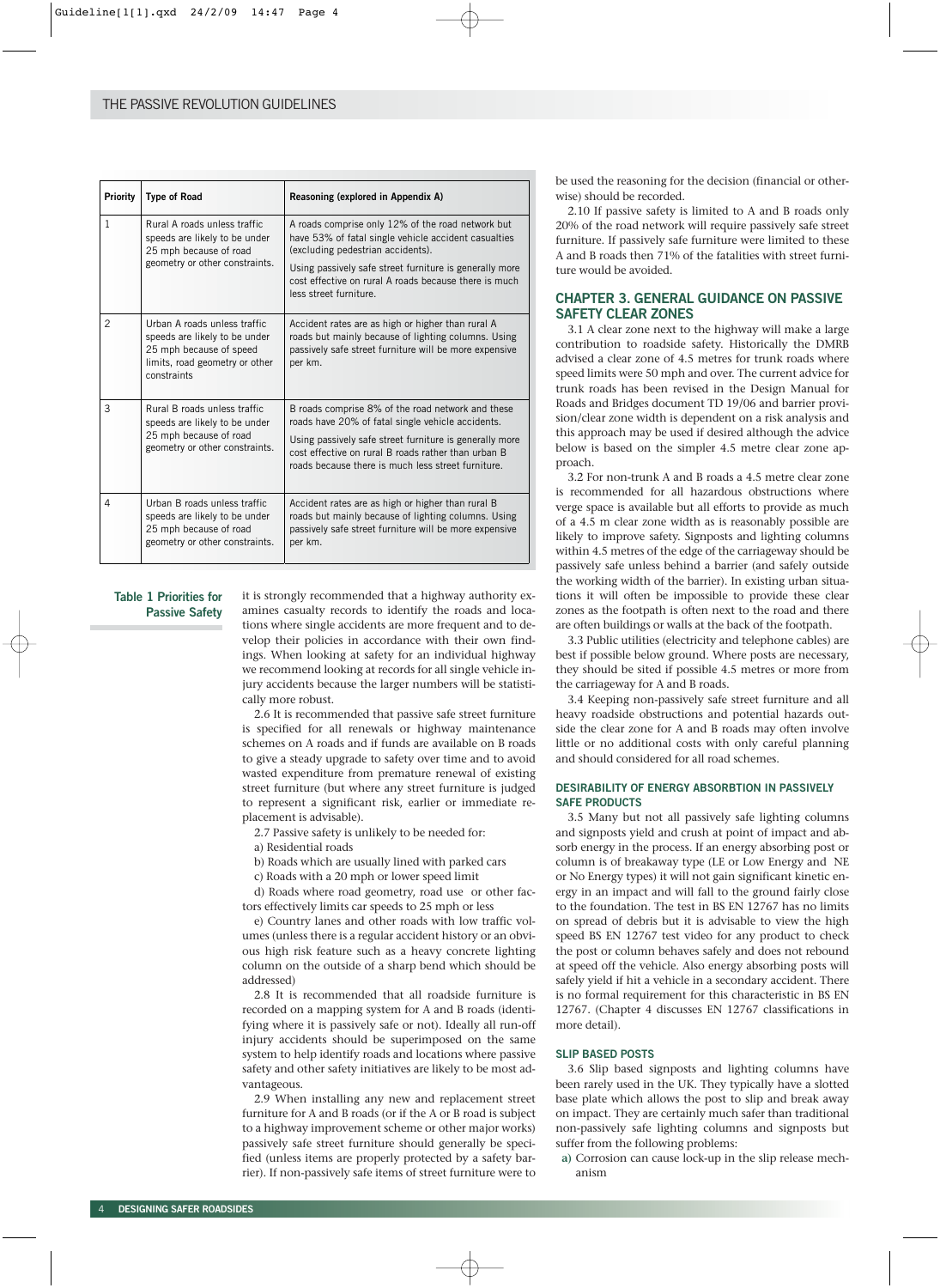- **b)** Bolt torques need to be checked at regular intervals
- **c)** They are directional in that the impact has to come from the right direction for slip and breakaway
- **d)** The steel posts used with slip bases are not yielding, can be relatively heavy and may bounce elastically away from the car in the impact raising fears of a secondary accident.
- **e)** If used on embankments the vehicle may be airborne and hit the post at height. Slip bases may lock up when impact occurs at height

Slip based posts have been associated with serious and fatal accidents in Scandinavia and Iceland and are not recommended by The Passive Revolution.

## **'DEEMED TO COMPLY' STEEL TUBULAR SIGNPOSTS**

3.7 Rules for deemed to satisfy steel tubular posts are given in Annex F of EN 12767 and are summarized as follows:

i) Steel tubular posts up to 89 mm diameter and 3.2 mm wall thickness have been crash tested by TRL and classified as 100 NE2.

ii) Post centres for multiple post signs should not be less than 1500 mm (so a car is unlikely to hit more than a single post in an impact).

iii) Steel posts of 76 mm dia and 3.2 mm wall thickness may be used as close as 750 mm

In crash tests these small tubular steel posts flatten under the vehicle and are very unlikely to breakaway. For smaller signs these posts provide an economical and passively safe solution for all locations.

Larger steel thin walled posts tested to EN 12767 are being proposed and may provide economical solutions to passive safety for medium sized signs and traffic lights.

#### **MOTORCYCLE SAFETY AND PASSIVELY SAFE STREET FURNITURE**

3.8 Passively safe street furniture may well cause severe injury or death if hit by a motorcyclist at speed. However conventional sign posts or lighting columns with crash barriers are a bigger risk to motorcyclists as the barrier posts are a very dangerous and effectively continuous obstacle for a dismounted and sliding motorcyclist. Signs and lighting columns are only an isolated obstruction and are more likely to be missed. There are products which provide continuous lower level sheeting for barriers screening the posts and allowing motorcyclists to slide along the barrier without hitting the potentially lethal barrier posts. This type of product should be used wherever bikers are most likely to suffer a fall.

## **RE-USE OF FOUNDATIONS**

3.9 Some passively safe signposts, lighting columns and traffic signal poles are designed to be readily replaced after an impact re-using the undamaged foundations. On a busy road network being able to quickly replace lighting columns traffic signal poles or signposts with no foundation works and little, or no, traffic management gives safety and cost advantages and reduces traffic disruption.

# **CHAPTER 4. RECOMMENDATION FOR USE OF PASSIVELY SAFE STREET FURNITURE**

4.1 The recommended classifications for passively safe products to EN 12767 for various uses are given in the Table 2 below:

4.2 Detailed explanations of the test, the classifications and the reasons for their use are given in Appendix B.

4.3 Employing passively safe street furniture to any

class in EN 12767 will avoid serious injury in a primary impact. The choice of an NE, LE or HE product may affect the chance of a secondary accident as these classes reflect the slowing of the vehicle in the initial impact and to some extent whether the post or lighting column breaks away in the impact but secondary accidents seem to be rare with no recorded serious casualties recorded in primary or secondary accidents to date in the UK to date for passively street furniture.

4.4 The passive safe products meeting the above classifications in Table 2 are listed on The Passive Revolution website.

# **CHAPTER 5. SPECIFYING PASSIVELY SAFE SIGNPOSTS TO BS EN 12767 AND TO BS EN 12899 (INCLUDING CE MARKING) AND DESIGNING FOR WIND LOADING**

#### **BS EN 12899-1:2007 FIXED, VERTICAL ROAD TRAFFIC SIGNS. FIXED SIGNS**

5.1 All highway signposts should be designed to meet the requirements of:

## **BS EN 12899-1:2007 Fixed, vertical road traffic signs. Fixed signs**

The National Annex to the document also advises on designing for UK wind loading.

5.2 Passively safe signposts also then need to comply with the test requirements of BS EN 12767 for passive safety.

#### **CE MARKING**

5.3 BS EN 12899 also introduces the ability for signposts to be CE marked to demonstrate compliance with EN12899 and where appropriate with EN 12767. It is anticipated CE marking will become a UK requirement by 2012.

5.4 The passively safe signposts currently on the UK market are mainly NE (No Energy) with one LE (Low Energy) product.

**Table 2: Summary of Recommendations for Use of EN 12767 Classifications**

5.5 Passively safe signposts tested to EN 12767 are available in steel, fibre glass composite, carbon fibre com-

| <b>Passively</b><br>Safe Street<br><b>Furniture</b><br><b>Item</b> | <b>Speed Limit and</b><br>recommended<br>passive safety<br>class                    | <b>Passive Safety Class</b><br><b>Recommendations</b><br>(All occupancy safety<br>levels acceptable) | <b>General Comments</b>                                                                                                                                                                                                                                                                                                                                                                                                                    |  |  |  |
|--------------------------------------------------------------------|-------------------------------------------------------------------------------------|------------------------------------------------------------------------------------------------------|--------------------------------------------------------------------------------------------------------------------------------------------------------------------------------------------------------------------------------------------------------------------------------------------------------------------------------------------------------------------------------------------------------------------------------------------|--|--|--|
| <b>Signposts</b><br>and Traffic                                    | Max Speed<br>Limit 70 mph or<br><b>PSS</b>                                          | 100 NE or 100 LE                                                                                     | For signs on more than one post there should in general be at least 1.6<br>metres clear between adiacent posts unless crash tested in a closer<br>configuration.<br>Height of lower edge of sign plate or signal should be at least 1.8 metres                                                                                                                                                                                             |  |  |  |
| <b>Signal Posts</b>                                                | Max Speed<br>Limit 40 mph or<br><b>Jess</b>                                         | 100NE or 70 NE<br>and<br>100LE or 70LE                                                               | (and sign plate support channels 2 metres) above ground level unless<br>posts crash tested in a different configuration.                                                                                                                                                                                                                                                                                                                   |  |  |  |
|                                                                    | Max speed limit<br>70 mph on<br>motorways and<br>high standard<br>dual carriageways | <b>100 NE</b>                                                                                        | There is evidence that NE products perform better in very high speed<br>impacts.                                                                                                                                                                                                                                                                                                                                                           |  |  |  |
| Lighting<br>Columns                                                | Max speed limit<br>70 mph or less                                                   | 100 NE or 100 LE                                                                                     | Passively safe NE or LE lighting columns without barriers should not be<br>used in the central reserve as a sheared column could end up in an<br>oncoming carriageway<br>LE lighting columns will retard cars to some extent and can therefore be<br>used where there are concerns about pedestrian or cyclist safety in<br>40mph speed limits or less. However, HE Lighting columns are still<br>generally preferred in these situations. |  |  |  |
| unless there<br>are frequent<br>pedestrians<br>or cyclists         | Max speed limit<br>60mph or less                                                    | 100 NE. 100 LE or<br>100 HF                                                                          |                                                                                                                                                                                                                                                                                                                                                                                                                                            |  |  |  |
|                                                                    | Max Speed limit<br>50mph or less                                                    | 100 NE. 100 LE or<br>100 HF                                                                          |                                                                                                                                                                                                                                                                                                                                                                                                                                            |  |  |  |
|                                                                    | Max Speed<br>Limit 40 mph or<br>less                                                | 100 NE or 70 NE.<br>100 LE or 70 LE,<br>100 HE or 70 HE                                              |                                                                                                                                                                                                                                                                                                                                                                                                                                            |  |  |  |
| Lighting<br><b>Columns</b><br>with                                 | Max speed limit<br>60mph or less                                                    | 100 HF                                                                                               | Whilst LE lighting columns will retard cars to some extent and can<br>therefore be used where there are concerns about pedestrian or cyclist                                                                                                                                                                                                                                                                                               |  |  |  |
| frequent<br>pedestrians<br>or cyclists                             | presence of<br>Max Speed<br>100 HE or 70 HE<br>Limit 40 mph or<br><b>JASS</b>       |                                                                                                      | safety. However, HE Lighting columns are still generally preferred in<br>these situations because they are more likely to fully arrest a vehicle.                                                                                                                                                                                                                                                                                          |  |  |  |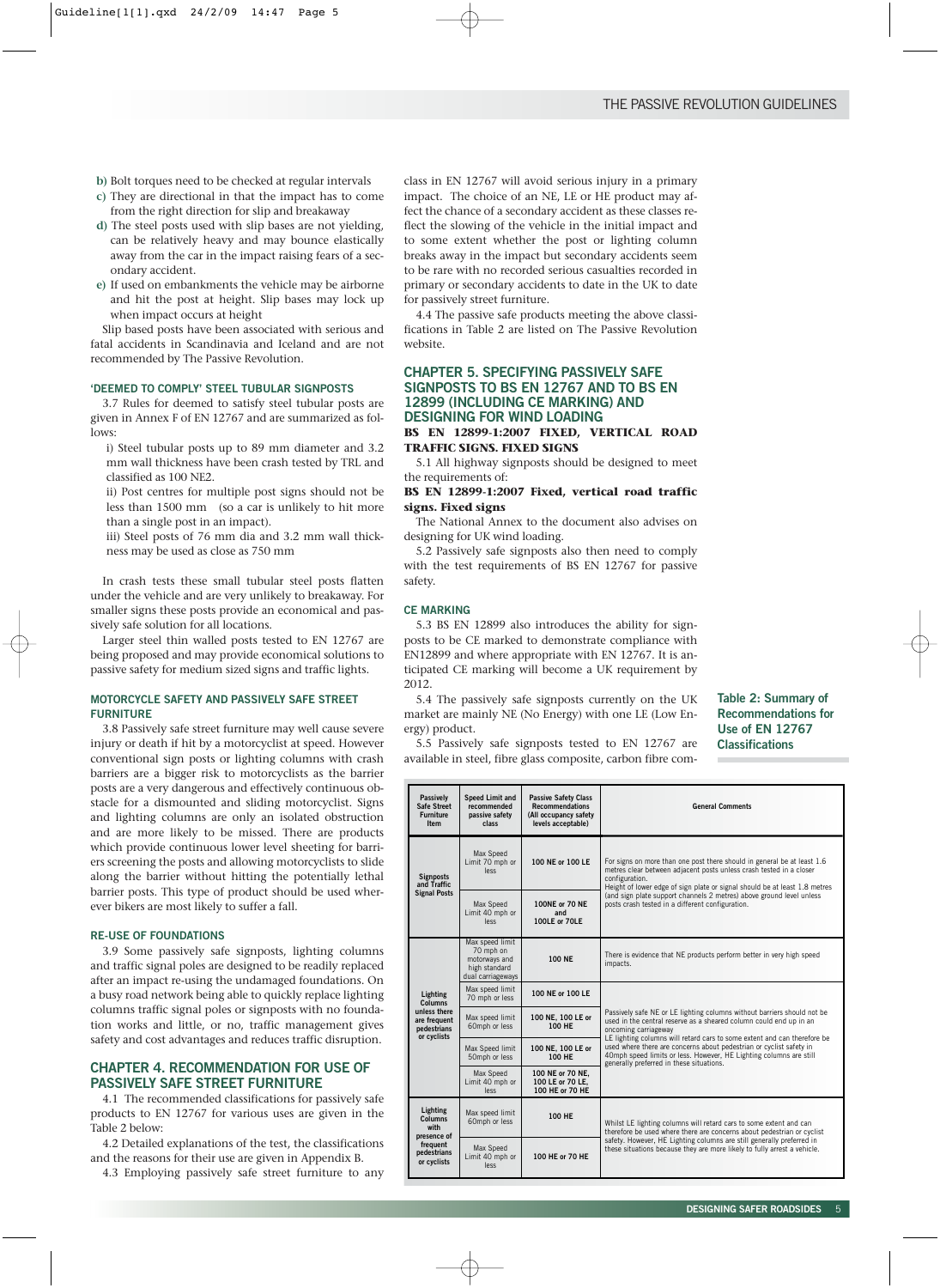posite and aluminium.

5.6 Some passively safe signposts have moments of resistance of up to 150 KN m and can carry all but the very largest motorway signs.

#### **SITING PASSIVELY SAFE SIGNPOSTS**

5.7 Passively safe signposts will be considerably safer than non-passively safe signposts for all locations but because most passively safe signposts breakaway on impact care should be taken at locations where the posts could be displaced into a different or oncoming carriageway. These sensitive locations include:

- central reserves,
- nosings
- splitter islands at roundabouts.

For smaller signs steel posts of less than 89 mm diameter and 3.2 mm wall thickness are passively safe and do not break away but flatten under the vehicle and are recommended for these locations. Again some composite signposts do not breakaway because the longitudinal fibre reinforcement remains intact and these posts are again suitable for these locations. Where breakaway signposts are needed they should be carefully sited to reduce the chance of carrying into an oncoming carriageway in an impact. Where breakaway passively safe signposts are used they should deform or degrade at point of impact and not bounce off the vehicle as demonstrated by very limited carry in the high speed EN12767 crash test.

5.8 Any signposts sited in the working width behind any restraint system must be passively safe so they will yield or bend as the restraint system deflects in the impact.

5.9 Where possible signs should have a minimum clearance to the edge of the hard carriageway of 1.2 metres to reduce the chance of a vehicle impact and replacement costs. Signs should never be closer to the carriageway than the limits given in the Traffic Signs Manual Chapter 1, Part 6.

#### **POST SPACING - NATIONAL ANNEX REQUIREMENTS**

5.10 To reduce the chance of a car hitting two posts at the same time for signs mounted on two or more posts there should be a minimum clear distance between the posts of 1.6 metres unless posts have been crash tested to EN 12767 for a closer spacing.

#### **DESIGNING SIGNPOSTS FOR WIND LOADS**

5.11 Passively safe signposts have to achieve two contradictory requirements which are difficult to accommodate in the same structure:

- a) They need to fail safely in a vehicle impact so as to not endanger the vehicle occupants
- b)They need to reliably carry the highest expected wind loads with the appropriate factors of safety to EN12899

The first requirement is satisfied by satisfying the EN 12767 test requirements.

The second will require purchasers of passively safe signposts to satisfy themselves that suitable signpost strengths and stiffnesses are used in design. These should be supported by test results to determine the lower bound characteristic design strength for bending and shear. Wind loading for signs in the UK can be found in the National Annex to BS EN 12899 and advice on foundation design can be found in the Design Manual for Roads and Bridges Document BD94/07 Design of Minor Structures.

5.12 More detailed advice on designing signs and

foundations for wind loads is given in Sign Structures Guide published on the web by the Institute of Highway Incorporated Engineers at:

http://www.ihie.org.uk/gateway/traffic-sign-design/resources-1/

# **CHAPTER 6. USING AND SPECIFYING PASSIVELY LIGHTING COLUMNS, THEIR CLASSIFICATION TO EN 12767, USE OF BS EN 40, CE MARKING**

## **AVAILABILTY AND SOURCES OF INFORMATION FOR LIGHTING COLUMNS**

6.1 All lighting columns need to meet the requirements of BS EN 40. BS EN 40 has 7 parts and covers the requirements for lighting columns in steel, aluminium, polymer composites and concrete and also covers load testing and strength from calculation, dimensions and most importantly the requirements for CE marking.

Lighting columns are CE marked to EN 40 and the CE marking or documentation should identify the passive safety class to EN 12767 where passive safety is required.

Passively safe lighting columns are now all CE approved to BS EN40.

There are passively safe lighting columns in steel, aluminium and fibre reinforced composite construction.

Any lighting column located in the working width of a restraint system must be passively safe.

#### **DESIGNING LIGHTING COLUMNS FOR WIND LOADS**

6.2 To aid specification of lighting columns to EN 40 and avoid the need to carry out the wind loading and design strength calculations for every specific location BSI committee have published PD 6547:2004 'Guidance on the use of BS EN 40-3-1 and BS EN 40-3-3'. This document defines four classes of lighting column in terms of the wind pressures that they can withstand as Light, Medium, Heavy and Extra Heavy. Manufacturers can declare the class of each product, for a given maximum bracket length and luminaire size. Annex A gives the appropriate wind loading class for each administrative area of the UK, up to a maximum altitude. Above this altitude a full calculation to EN 40 must be carried out using the appropriate wind speed data for the location and altitude. PD 6547 also gives guidance on foundation design.

#### **CLASSIFICATION CHOICE FOR LIGHTING COLUMNS**

6.3 The choice of recommended passive safety class in Table 2 is discussed in Appendix B

# **CHAPTER 7. USING AND SPECIFYING PASSIVELY SAFE SIGNAL POLES**

7.1 Most traffic signals are mounted on mild steel poles of 114 or 140 mm diameter and 3.2 or 4.0 mm wall thickness. These posts are frequently hit by vehicles and anecdotal evidence suggests few if any people are seriously injured or killed in these collisions. It does however seem unlikely that these poles would achieve an EN 12767 crash testing classification if tested.

7.2 Traffic signal poles need to be easily replaced. Specialist foundation socket arrangements are advantageous in this respect and provide for the necessary power supplies.

7.3 Suitable passively safe traffic signal poles and socket foundations are listed on The Passive Revolution website.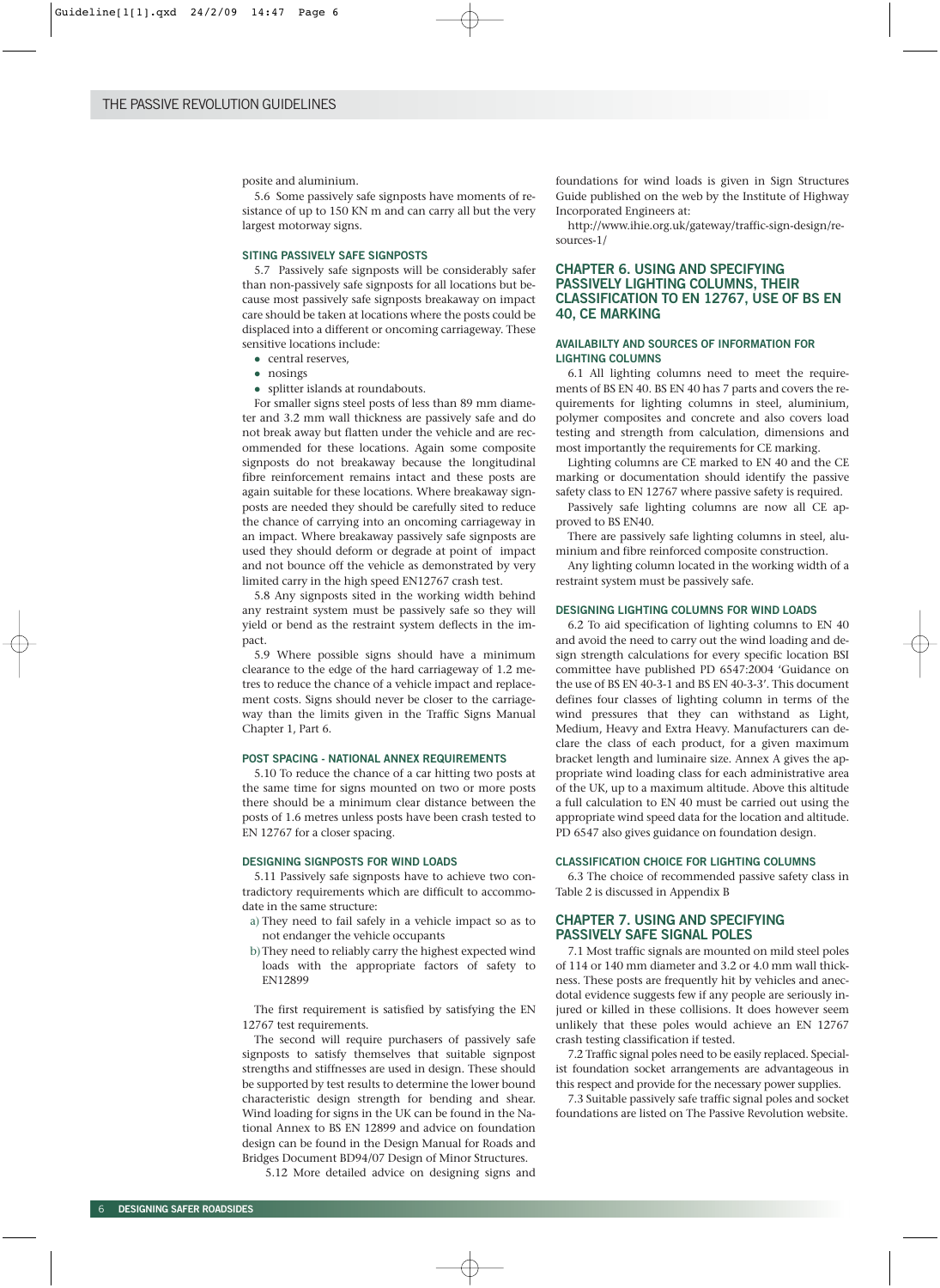# **CHAPTER 8. GUIDANCE ON POWER SUPPLIES AND ELECTRICAL SAFETY FOR PASSIVELY SAFE STREET FURNITURE**

8.1 Electrical safety requirements are a specialist area and only general advice on electrical isolation and the systems available is included here.

8.2 Lighting columns, traffic lights, illuminated signs and VMS signs all need power supplies. These power supplies are typically the mains voltage of 230 volts. Because passively safe products typically yield or shear in an impact there will always be concern that apparatus, posts or cables become live after an impact and put the public or emergency services at risk after an impact. Electrical safety requirements are addressed in NA 8 of the National Annex to BS EN 12767 but all electrical installations have to comply with BS7671:2008 Requirements for Electrical Installations – IEE Wiring Regulations Seventeenth Edition.

8.2 Cabling systems must not interfere with the passive safety failure mode in an impact. Heavy armoured cables must not tether or interfere with the clean breakaway of a signpost or lighting column. Pullout plugs are often provided to prevent tethering and to provide electrical isolation in an impact.

8.3 Some manufacturers provide isolation plug/socket connections for posts which electrically isolate when a post shears relative to its base plate on impact.

8.4 To provide electrical isolation within the 0.4 second of an impact as required in the National Annex to EN 12767 special electrical solutions have evolved. These include electrical tilt switches, impact sensors and residual current devices. They typically isolate the supply away from the post or lighting column. Suppliers can be found on The Passive Revolution Product list. These products must be installed correctly in accordance with the manufacturer's data sheets by a competent, electrically qualified contractor.

# **CHAPTER 9. TREES AND ROADSIDE SAFETY – WHAT CAN BE DONE**

9.1 In 2007 almost 41% of accidents leaving the carriageway involved a strike with a roadside object (Road Casualties Great Britain 2008). Of these accidents, 3,267 involved a tree strike, resulting in 221 fatal injuries and 794 serious injuries. This is more than the combined number of accidents involving traffic signal poles, road signs and lighting columns. Over 6% of tree collisions involve a fatality compared to the 2% average for road signs, traffic signal poles, lighting columns and crash barriers.

9.2 The figures in Table 3 are for single vehicle accidents and would be higher if tree strike casualties from multiple vehicle accidents were included.

9.3 A motorway accident is four times more likely to result in a fatal injury if it involves a vehicle that strikes a tree, than if it hit a road sign or traffic signal pole (See Table below). Trees are exceptionally dangerous to strike as a result of their size, strength and rigidity.

9.4 While the national road casualties have been reducing year on year for the last five years the number of single vehicle accidents involving tree strikes has remained constant although numbers fell marginally in 2007.

#### **IDENTIFYING AT RISK TREES AND ROADS**

9.5 Trees and roads which can represent a risk can be identified by:

**a)** Use of accident records to identify those stretches of roads where vehicles have left the highway in an accident (recording tree hits only may not give large

| <b>Object Struck</b><br><b>Off Carriageway</b> | <b>Built up roads</b>                   |     |     |       | Non-built up roads<br>excluding motorways |       |              |           | <b>All Roads</b><br>including Motorways |       |              |       |
|------------------------------------------------|-----------------------------------------|-----|-----|-------|-------------------------------------------|-------|--------------|-----------|-----------------------------------------|-------|--------------|-------|
|                                                | SE*<br>$KSI**$<br>Fatal<br><b>Total</b> |     |     | Fatal | SE*                                       | KSI** | <b>Total</b> | Fata<br>ı | SE*                                     | KSI** | <b>Total</b> |       |
| <b>Tree</b>                                    | 45                                      | 206 | 251 | 877   | 165                                       | 554   | 719          | 2,262     | 221                                     | 794   | 1.015        | 3,267 |
| Road sign /<br>traffic signal<br>pole          | 16                                      | 78  | 94  | 636   | 23                                        | 89    | 112          | 631       | 40                                      | 177   | 217          | 1,318 |
| Lighting column                                | 35                                      | 207 | 242 | 1,239 | 15                                        | 58    | 73           | 406       | 52                                      | 278   | 330          | 1,682 |
| Crash barrier                                  | 7                                       | 62  | 69  | 406   | 21                                        | 149   | 170          | 982       | 50                                      | 327   | 377          | 2,274 |

\* SE – Serious

Table adapted from Road Casualties Great Britain 2008

enough accident figures to identify possible dangers) Accidents and trees close to the carriageway can be plotted on a GIS system.

- **b)** Identifying lengths of road with tree related accidents and then inspecting the road to identify the trees posing a risk. However, tree strikes will often occur where there was no previous history making meaningful targeting difficult
- **c)** Anecdotal evidence from the Police, maintenance operatives or land owners can help identify individual trees/groups of trees that are struck by vehicles with regularity without resulting in personal injury allowing remedial measures to be implemented before a more serious accident occurs.

### **Factors relevant to prioritization include:**

- **a)** Trees with a circumference of more than 500mm equivalent to a diameter of 165mm (measured at 150mm from ground level) are a potential hazard.
- **b)** A roads have the most frequent tree strike casualties
- **c)** Speed limit of the road (ie less chance of fatal injury with lower speed limits).
- **d)** Carriageway type (single, dual carriageway).
- **e)** Tree position in relation to the road and bends.

**Table 3: Single Vehicle Accidents by Roadside Object Hit**

**Table 4 below: Risk of injury when hitting a tree when compared with hitting a lighting column or a road sign**

# **Table 5 bottom: Numbers of Single Vehicle Accidents with trees 2003 to 2007**

|              | / traffic signal pole | Tree injury risk compared to Road sign |       | Tree injury risk compared to Lighting column |       |       |  |
|--------------|-----------------------|----------------------------------------|-------|----------------------------------------------|-------|-------|--|
|              | Fatal                 | $SE*$                                  | KSI** | Fatal                                        | $SE*$ | KSI** |  |
| Built up     | 2.0                   | 1.9                                    | 1.9   | 1.8                                          | 1.4   | 1.5   |  |
| Non-built up | 2.0                   | 1.7                                    | 1.8   | 2.0                                          | 1.7   | 1.8   |  |
| Motorway     | 4.3                   | 1.4                                    | 1.6   | 1.6                                          | 0.8   | 0.9   |  |

values greater than  $1 =$  number of times more likely to be injured hitting a tree

values less than  $1 =$  number of times less likely to be injured hitting a tree

\* SE – Serious

\*\*KSI – Killed and Seriously Injured

Reworking of data presented in Road Casualties Great Britain 2008

| <b>Single Vehicle</b><br><b>Accidents</b> | Road Type       |              |          |              |
|-------------------------------------------|-----------------|--------------|----------|--------------|
| Year                                      | <b>Built up</b> | Non-built up | Motorway | <b>Total</b> |
| 2003                                      | 961             | 2,264        | 138      | 3,363        |
| 2004                                      | 974             | 2,435        | 156      | 3,565        |
| 2005                                      | 967             | 2,369        | 109      | 3,445        |
| 2006                                      | 932             | 2,305        | 131      | 3,368        |
| 2007                                      | 877             | 2,262        | 128      | 3,267        |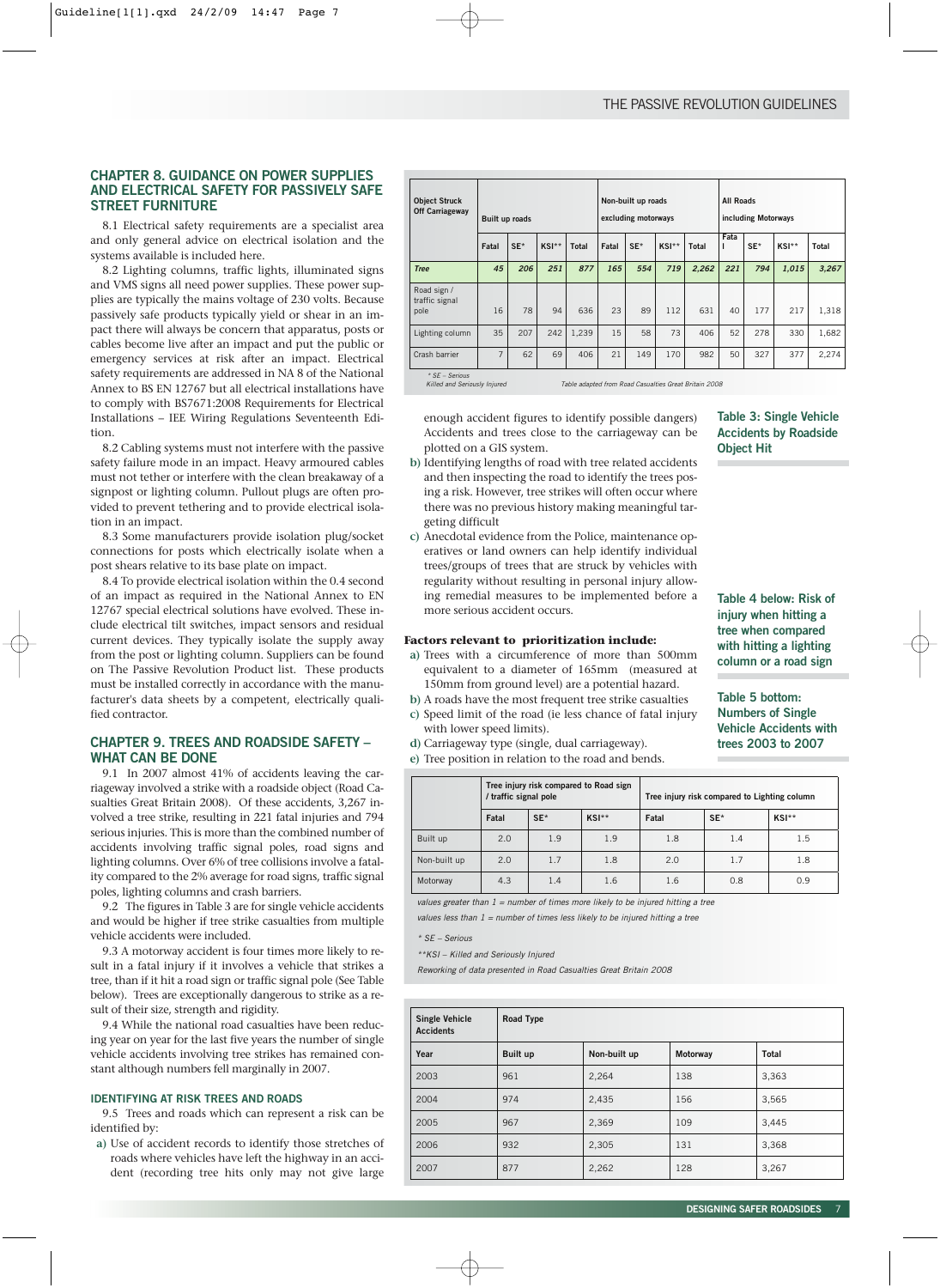

**Timber faced safety barrier in forest area with optional handrail.** **f)** Local topography relating to visibility issues.

- **g)** Tree species and numbers (while growth is difficult to predict the maximum size and rate of growth will depend on species to some extent).
- **h)** Tree density (single tree or stand of trees).
- **i)** A tree that has been involved in a fatality or serious injury is an ongoing risk

In practice all the above factors and approaches may be needed to arrive at a suitable policy which identifies at risk trees and at risk roads and targets the worst.

# **TREE STRIKE CASUALTY PREVENTION**

9.6 Possible mitigation measures are:

**a)** Protecting individual trees or limited groups of trees. It is possible to use special tree barriers or crash cushions. A Highway Care system is illustrated. A system should be suitable for the prevalent vehicle speeds.

**b)** Safety barriers to prevent vehicles leaving the road. Timber faced barriers are available which have a rustic appearance and are aesthetically appealing in forested

**A tree protection system in operation**



areas.

**c)** Tree removal – the removal of any trees is a sensitive issue and needs to be in accordance with current legal procedures and environmental considerations. Trees must be cut off at ground level or stumps removed to below ground level as a protruding stump can catch a vehicle with disastrous results

**d)** Preventative regular coppicing and felling of small trees near the carriageway before they become a danger. Coppicing (with suitable species) can maintain a treed landscape that is very beneficial to wildlife and wild flowers without the threat of larger trees.

- **e)** Regular hedge cutting to prevent sizeable trees forming in the hedgerows.
- **f)** Careful consideration of species ultimate size capability and maintenance requirements and location for any landscaping and planting scheme near the carriageway
- **g)** Lower speed limit for roads with roadside trees (especially if the road has a bad overall accident record)

9.7 Because the problem with existing trees is so severe we recommend serious consideration is given to a roadside tree felling programme for rural A roads combined with extensive landscaping and tree planting initiatives. New trees would be planted or existing trees relocated well away from the carriageway. Such an initiative would need long term planning and a concerted political will. The public would need to be certain that they were gaining trees and an enhanced landscape and not losing the treed appearance of their much loved countryside.

# **CHAPTER 10. REFERENCES**

**Designing Safer Roadsides: A Handbook for Highway Engineers** 

**For sale from d.milne@homecall.co.uk. This book offers broad and relevant advice on all aspects of passive safety, barriers, crash cushions and Zero Vision** 

**British Standards:**

**BS EN 12767:2007 Passive safety of support structures for road equipment. Requirements, classification and test methods** 

**BSEN 12767 refers to EN 1317 for some of the test and classification procedures and requirements:** 

**BS EN 1317-1: 1998: Road restraint systems. Terminology and general criteria for test methods.**

**BS EN 1317-2: 1998 Road restraint systems. Performance classes, impact test acceptance criteria and test methods for safety barriers**

**BS EN 12899-1:2007 Fixed, vertical road traffic signs. Fixed signs**

**TRL Reports (available from TRL):** 

**Implications of using energy absorbing masts to support signs, without protective safety fencing. TRL Project Report PR/SE/VE/637/02 1st August 03;** 

**Passive Safety Tests on Steel Circular Hollow Section Signposts Tests 09NB, 10 NB &12 NB. 1st July 03 DMRB (Design Manual for Roads and Bridges) Documents: BD 94/07 DESIGN OF MINOR STRUCTURES) available from the Highways Agency website.**

**This document covers the design of minor highway structures and their foundations, including lighting columns cantilever masts for traffic signals and/or speed cameras, CCTV masts, fixed vertical road traffic signs.**

**IHIE document:**

**SIGN STRUCTURES GUIDE SUPPORT DESIGN FOR UK TRAFFIC SIGNS TO BS EN 12899-1 is available on The Passive Revolution website.**

**ROAD CASUALTIES GREAT BRITAIN: 2007 is available at: http://www.dft.gov.uk/pgr/statistics/datatablespublications/acci dents/casualtiesgbar/roadcasualtiesgreatbritain20071**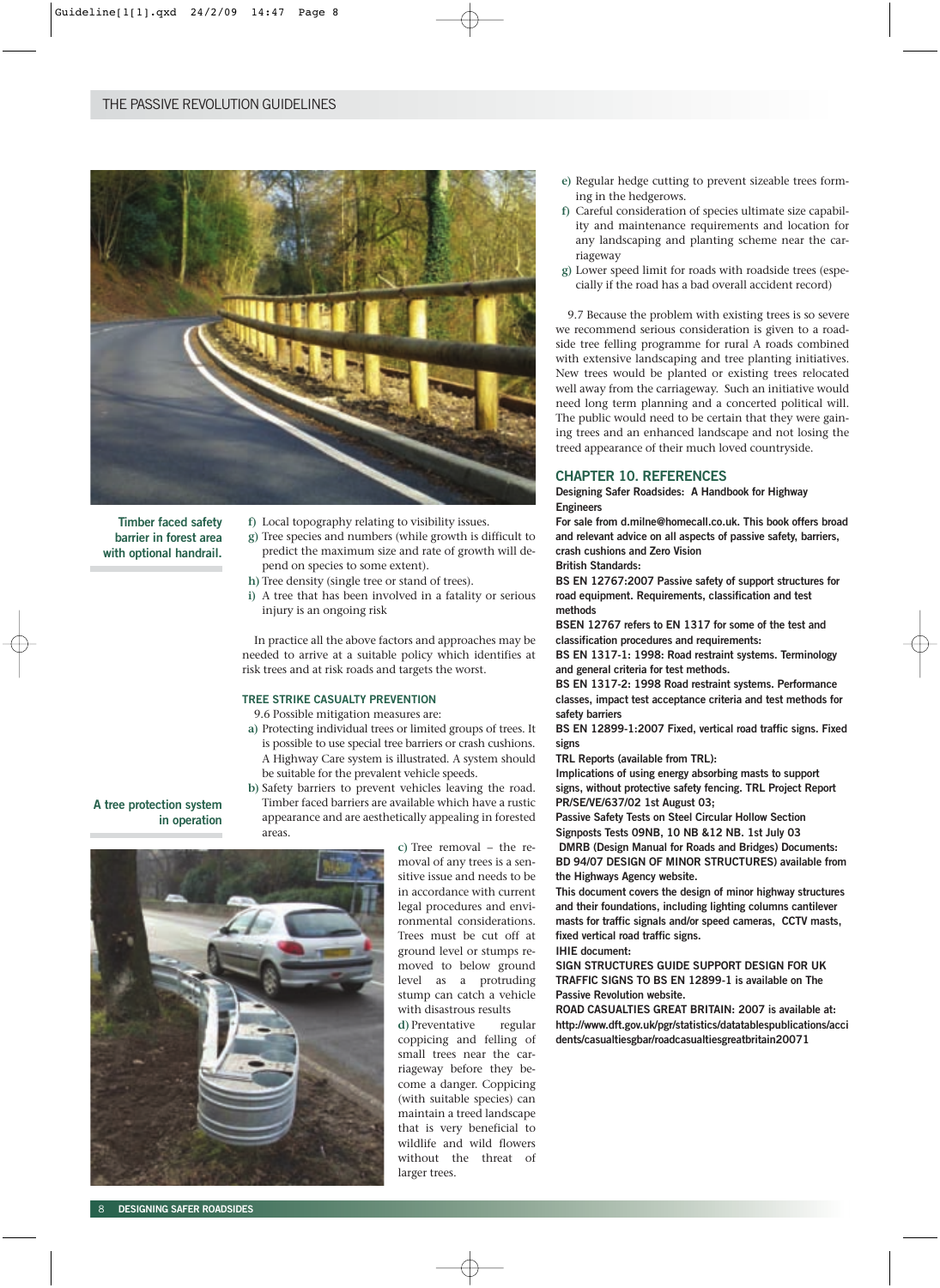# **APPENDIX A STATISTICS RELEVANT TO PASSIVE SAFETY**

# **INTRODUCTION**

A.1 Available statistics on passive safety are limited but universally favorable. Passive safety has an excellent record in the UK with no serious injuries reported. Any safety failure of a passively safe product would certainly be publicized by the unhappy Highway Authority and by commercial rivals so there is little doubt that this record is correct.

One UK supplier for passively safe signposts provides a free replacement when a passively safe post is hit by a vehicle in exchange for a report of the incident. Over 80 have been hit with no reports of personal injury.

TRL in their report *Implications of using energy absorbing masts to support signs, without protective safety fencing. TRL Project Report PR/SE/VE/637/02 1st August 03* supported the case for passively safe signposts based on their inquiries into Scandinavian experience of passive safety.

#### **CASUALTY DATA**

A.2 Casualties from hitting non passively safe traditional street furniture are clearly identified in Table 6 and are derived from *Road Casualties in Great Britain : Main Results 2007* Table 21 for single vehicle accidents. The figures exclude casualties from hitting roadside furniture in multiple vehicle accidents and so underestimate the potential contribution of passive safety.

A.3 It can be seen from table 4 that motorways are very much safer with regard to to single vehicle accidents in spite of the high vehicle speeds. This is because:

i) There are no large trees next to motorways

ii) Large signs and similar obstructions are protected with barrier

iii) Passively safe street furniture is being increasingly used as an alternative to barrier for signs and lighting columns

iv) There is a culture of making roadside verges safe for run-off vehicles on motorways and trunk roads

A.4 Trunk A roads are often dual carriageways and are subject to the same DMRB standards as motorways with protection for roadside hazards. They are likely to be relatively safe for single vehicle off road accidents. Because the statistics in Tables 7 for A roads includes trunk and non-trunk A roads together they underestimate the relative accident risk for non-trunk A roads.

## **Conclusions from Table 5**

A.5 Table 7 demonstrates for single vehicle accidents excluding motorways that:

- **A** roads are 12% of the UK network but have 53% of the single vehicle deaths.
- **B** roads are 8% of the network but have 18% of the single vehicle accidents deaths.

About a quarter of single vehicle deaths occur on built up roads in spite of the lower vehicle speeds and limited length of these roads.

There are about 11,000 km of urban A-roads and 35,000 of rural A-roads. Rural A-roads are 3.3 times as long as urban A roads but only have about 2.5 times the single vehicle fatalities. On this criteria urban A-roads are more dangerous than rural roads. It would be a grave mistake to believe urban A roads do not need passive safety.

|                       | Single vehicle accidents by object hit off carriageway: Urban and ruralroads and severity: 2007 |                                    |                                  |                             |               |                                       |               |                             |  |
|-----------------------|-------------------------------------------------------------------------------------------------|------------------------------------|----------------------------------|-----------------------------|---------------|---------------------------------------|---------------|-----------------------------|--|
|                       |                                                                                                 | <b>Lamp Posts</b>                  | Sign Posts or traffic<br>signals |                             |               | Telegraph pole or<br>electricity pole | <b>Trees</b>  |                             |  |
| <b>Road Type</b>      | <b>Deaths</b>                                                                                   | <b>Seriously</b><br><b>Injured</b> | <b>Deaths</b>                    | <b>Seriously</b><br>Injured | <b>Deaths</b> | <b>Seriously</b><br>Injured           | <b>Deaths</b> | <b>Seriously</b><br>Injured |  |
| <b>Motorways</b>      | $\overline{c}$                                                                                  | 13                                 |                                  | 10                          | $\Omega$      |                                       | 11            | 34                          |  |
| Rural<br><b>Roads</b> | 15                                                                                              | 58                                 | 23                               | 89                          | 7             | 77                                    | 165           | 554                         |  |
| Urban<br><b>Roads</b> | 35                                                                                              | 207                                | 16                               | 78                          | 8             | 59                                    | 45            | 206                         |  |

#### **SUMMARY**

A.6

- **1)** Passively safe street furniture has an excellent safety record with no associated UK deaths or serious injuries to date.
- **2)** Conventional street furniture is responsible for a large number of deaths and these could almost all be avoided if passively safe street furniture were used.
- **3)** 53% of single vehicle deaths on our roads (excluding motorways) occur on A roads which comprise only 12% of the network and are the obvious target for passively safe street furniture.
- **4)** Urban A-roads have proportionally more deaths per kilometre than rural A-roads.
- **5)** The safety record of motorways relative to A-roads with regard to the relative lack of single vehicle accidents with street furniture demonstrates that significant safety gains can be readily made by using passively safe street furniture on the rest of the road network.

#### **APPENDIX B**

# **CRASH TESTING AND CLASSIFICATIONS TO BS EN12767:2006 AND THEIR USES.**

B.1 BS EN 12767 is used to evaluate whether items of street furniture (and in particular their supports) are unlikely to cause injury to vehicle occupants in a crash when hit at speed. Signposts, traffic light poles, lighting columns and traffic bollards have been crash tested and classified to this pan-European standard. Products tested to the standard have also been used for masts to mount roadside cameras. Any roadside equipment can be crash tested in its field configuration to the standard to see if it is passively safe.

B.2 There have been no reported deaths or serious injuries in accidents with passively safe street furniture meeting any of the classes to BSEN 12767:2007 in the UK to date. In Europe passively safe street furniture generally has an excellent safety record but there have been casulaties with slip based posts and also with HE lighting columns when used on motorways.

B.3 BSEN 12767:2007 contains:

**a)** A detailed protocol for the crash tests including the

|                               | <b>Urban Roads</b> |                               |                   | <b>Ruralroads</b><br>Urban and Ruralroads (not m/ways) |                   |                               |                                |                       |                   |
|-------------------------------|--------------------|-------------------------------|-------------------|--------------------------------------------------------|-------------------|-------------------------------|--------------------------------|-----------------------|-------------------|
| Road<br><b>Classification</b> | <b>Fatalities</b>  | $%$ of<br>total<br>fatalities | <b>Fatalities</b> | $%$ of<br>total<br>fatalities                          | <b>Fatalities</b> | $%$ of<br>total<br>fatalities | Overall<br>Length<br><b>KM</b> | Fatalities/<br>1000KM | $%$ of<br>network |
| A roads                       | 92                 | 43%                           | 235               | 57%                                                    | 327               | 53%                           | 48164                          | 6.79                  | 12%               |
| B roads                       | 42                 | 20%                           | 70                | 17%                                                    | 112               | 18%                           | 31216                          | 3.59                  | 8%                |
| Other roads                   | 79                 | 37%                           | 104               | 25%                                                    | 183               | 29%                           | 314392                         | 0.58                  | 80%               |
| <b>Total</b>                  | 213                | 100%                          | 409               | 100%                                                   | 622               | 100%                          | 393772                         | 1.58                  | 100%              |

*Notes for Table 7*

*c) Pedestrians are excluded*

# **Table 6 Single Vehicle Accidents**

**Table 7: Single Vehicle Accidents According to**

**Road Type**

*a) A Roads include trunk A-roads*

*b) Motorways are excluded from the above figures*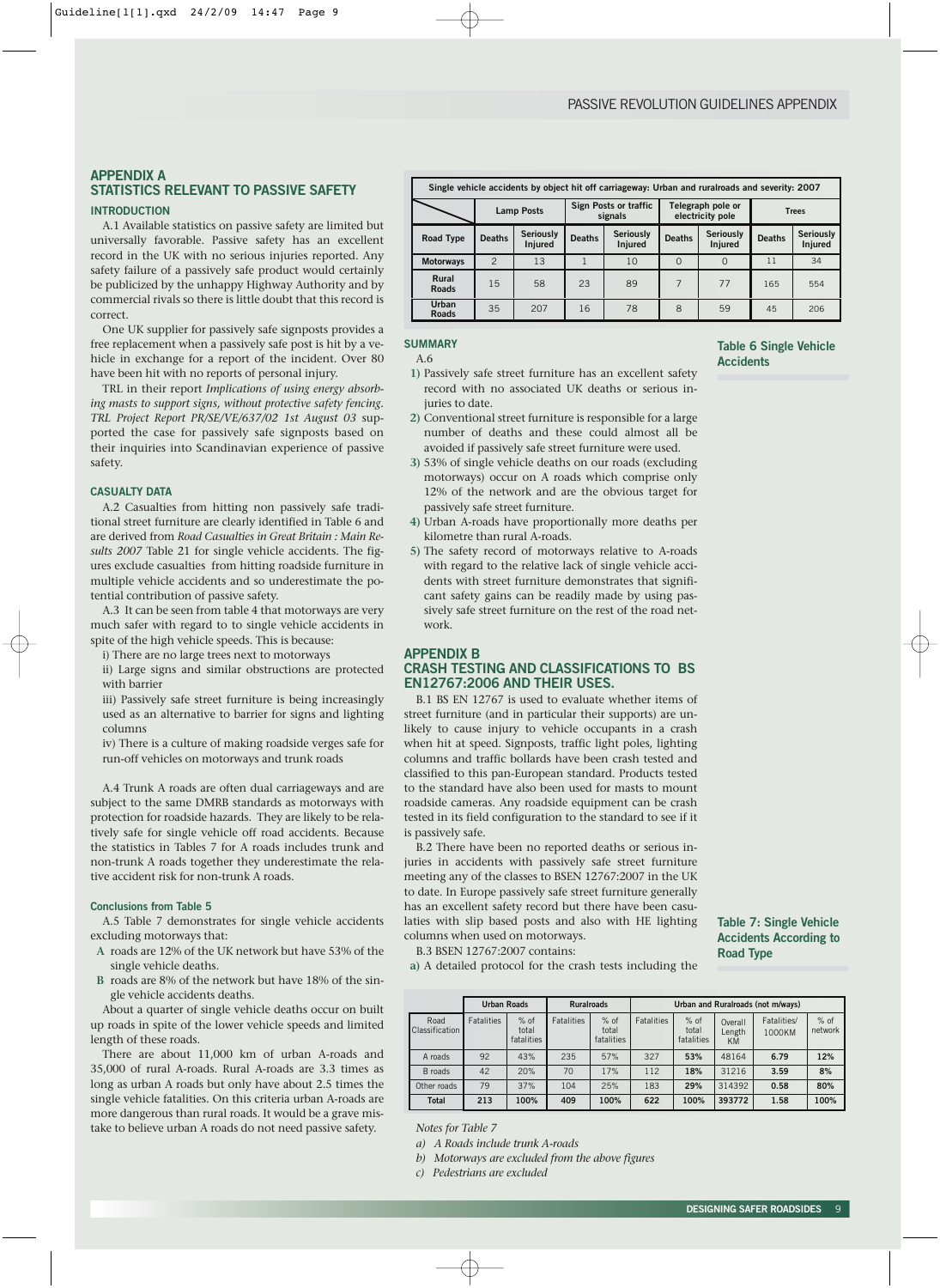vehicles to be used, the instrumentation and measurement requirements (brief details are given below).

- **b)** A classification system which uses the results to classify the item tested into one of a number of classes for speed, energy absorption and safety level
- **c)** The UK National Annex to BSEN12767 contains detailed advice on how to use passively safe street furniture in the UK. In particular the National Annex (NA) gives rules for what classification of passively safe street furniture is suitable for which location. In general these guidelines agree with the advice in the National Annex. Where the guidelines differ from the NA we have given our reasons for the difference of opinion.

#### **BSEN 12767:2007 TEST DETAILS**

B.4 It is advisable to read BSEN 12767 for a full account of the test and the test classifications

B.5 To achieve an EN 12767 classification a product has to successfully undergo two crash tests, a low speed test at 35 kph and a high speed test (50 kph, 70 kph or 100 kph dependant on the classification sought). The tests are done with a light 900 kg car (with specified crush characteristics). Typical calibrated test cars are Ford Fiestas, Suzuki Swifts and Peugeot 205's. Accelerations are carefully measured throughout the crash in 3 dimensions and high speed films of the impact made.

B.6 To be a successful test the vehicle must suffer no dangerous intrusion of the passenger compartment, must not roll or pitch beyond 45 degrees and the accelerations in the vehicle are used to determine the 'occupant safety levels' (values of 1 to 3 with 3 being the safest occupant safety level safety level) by using THIV (Theoretical Head Impact Velocity) and ASI (Acceleration Severity Index) values calculated from the accelerometer results in accordance with EN 1317-1 where:

ASI is a value from the three dimensional accelerations measured in the impact with the limits aimed to reflect human tolerances

*and*

THIV is again calculated according to EN 1317-1 from the accelerations measured in the impact and represents

the velocity a 'free head' would hit the inside of the vehicle as the vehicle is slowed in the impact with again the limits selected to reflect human tolerances.

There is an additional occupant safety level 4 for items such as plastic bollards with a simpler test where only speed pre and post impact is measured. Items tested to this level are exceptionally safe in an impact.

The National Annex to BSEN12767 accepts any of the occupant safety levels as being acceptable.

B.7 Passively safe street furniture does not all behave in the same way in an impact. There are two main principle ways of achieving passive safety and these are:

- **a)** Breaking or shearing away at the base
- *and*
- **b)** Flattening, yielding distorting or degrading as the vehicle hits absorbing energy from the vehicle and not bringing it to a violent stop

Products can use both means to limit impact forces. B.8 Important properties for passively safety are:

- **a)** Light weight reduces which reduces dynamic impact forces (a heavy VMS sign or a heavy battery for a Vehicle Actuated Sign would not be passively safe even
- when mounted on passively safe posts) **b)** Ability to absorb energy. Even where the prime mode of failure is by shear or breakaway it is important the actual structure absorbs energy by yield for a metal or by progressive material degradation for a composite so the column or signpost does not bounce away from the vehicle in an impact creating a possibility for a secondary accident. Energy absorbing products are inherently more failsafe than more rigid products with a single failure point.

Passively safe street lighting columns, signposts and traffic signal poles can be of aluminium, steel, or composite glass or carbon fibre construction.

# **CLASSIFICATION OF PASSIVELY SAFE STREET FURNI-TURE TO EN 12767**

B.9 A typical classification to BS EN 12767 could be 100 NE 2 where

**100** means the item has been crash tested at 100kph (and at the 35 kph mandatory test speed)

| NE or No Energy   | The car loses minimal speed in the impact.                                                                                                                                     |
|-------------------|--------------------------------------------------------------------------------------------------------------------------------------------------------------------------------|
|                   | 70 kph rating - exit speed is between 30 kph and 70 kph in the 70 kph test                                                                                                     |
|                   | 100 kph rating – exit speed is between 70 kph and 100 kph in a 100 kph test                                                                                                    |
|                   | Currently all passively safe signposts, all traffic light poles and some lighting columns<br>and are NE rated                                                                  |
| LE or Low Energy  | The car loses some considerable speed in an impact.                                                                                                                            |
|                   | 70 kph rating - exit speed is between 5 kph and 30 kph in the 70 kph test                                                                                                      |
|                   | 100 kph rating – exit speed 50kph and 70 kph in a 100kph impact                                                                                                                |
|                   | Some lighting columns are LE rated                                                                                                                                             |
| HE or High Energy | The car is significantly arrested or slowed in an impact                                                                                                                       |
|                   | 70 kph rating - exit speed is less than 4 kph (and may well be totally halted)                                                                                                 |
|                   | 100 kph rating - exit speed is 50 kph or less                                                                                                                                  |
|                   | These lighting columns use their length to achieve the necessary retardation by                                                                                                |
|                   | bending round and flattening under the vehicle bringing it to a relatively gradual halt.<br>The lighting columns remain embedded in the ground and do not shear or break free. |
|                   | The ability to halt or almost halt a vehicle at medium speeds make them very suitable                                                                                          |
|                   | for town use to safeguard pedestrians.                                                                                                                                         |
|                   | Some lighting columns are HE rated                                                                                                                                             |
|                   | Only lighting columns have the length needed to give the gradual retardation needed                                                                                            |
|                   | achieve an HE rating.                                                                                                                                                          |

**NE** means the item has lost minimal speed in the impact table 8)

**2** ans the item has an occusafety level of 2 based on nd THIV values.

oducts can be rated for 3 ds - 50 kph 70 kph and 100 In practice products are rated at 100 kph (100 kph speed crash test and a datory 35 kph crash test) at 70 kph (70 kph high d crash test and a manda-35 kph crash test)

ne products are divided into classes dependant on the d loss of the car in the imin the high speed test NE or nergy, LE or Low Energy or r High Energy. The requirets are given in Table 1 v.In practice all passively products (even NE prodare safer if they yield (or for composites degrade) at

**Table 8 Exit Speed Requirements for NE, LE and HE ratings**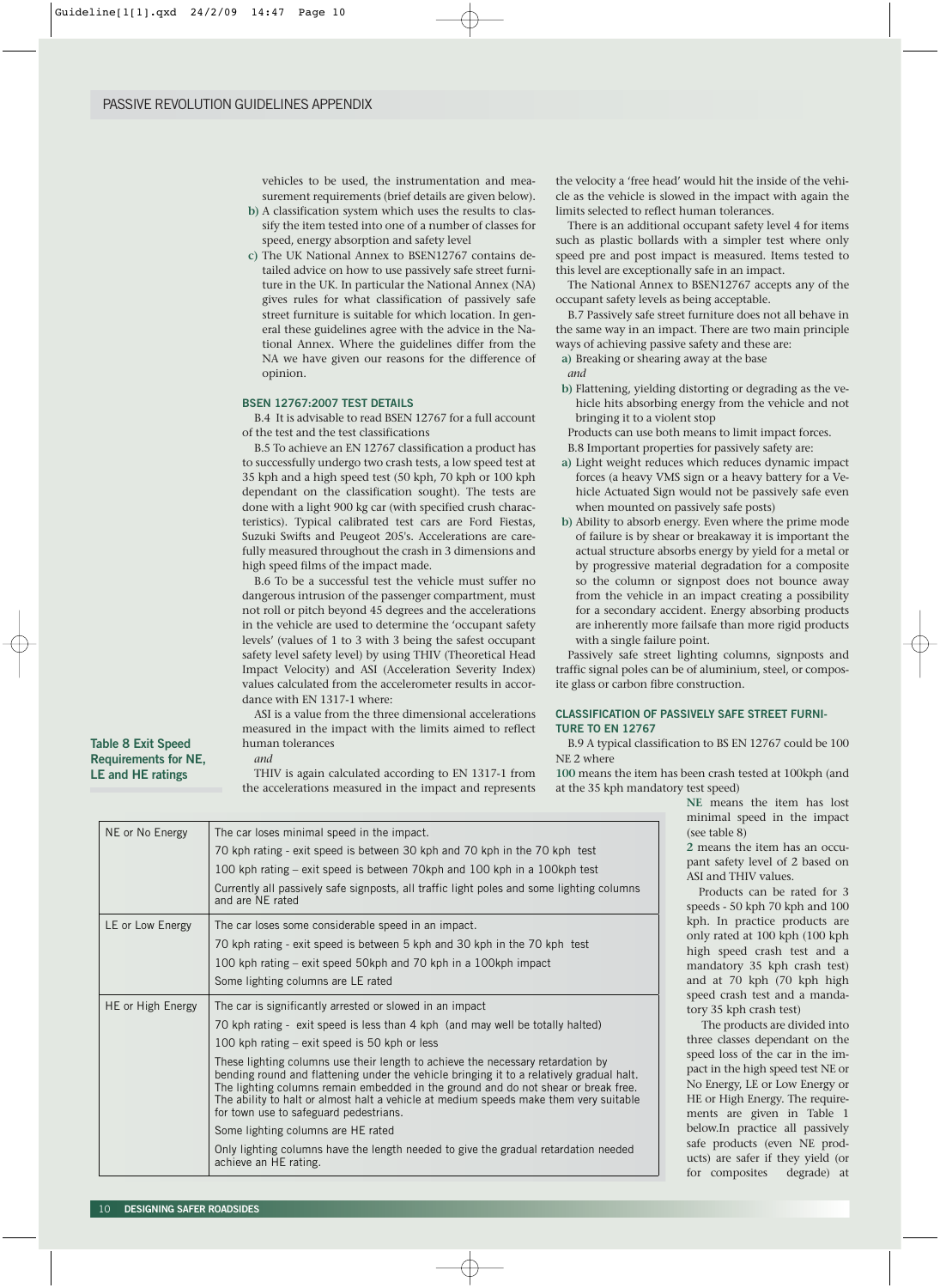point of impact as this prevents the passively safe furniture item 'bouncing' off the impacting car. A criticism made of steel slip based posts is they can bounce elastically off the impacting vehicle on impact at speed and then carry some distance because they do not absorb energy.

# **EN 12767 TEST SPEEDS AND THE NATIONAL ANNEX RECOMMENDATIONS**

B.10 The National Annex to BS EN 12767 in NA.2.1 advises that products should be tested at 70 kph where speed limits are less than 40mph. The Passive Revolution believe there is no evidence that products tested at 100 kph and the mandatory 35 kph fail to perform safely at speeds below 40 mph. Products tested at 100 kph are thought suitable for all locations in Scandinavia. We are of the view that NE passively safe signposts tested at 100 kph (and the 35 kph mandatory test) remain suitable for all speed limits and our recommendations in Table 2 reflect this.

# **CHOICE OF PERFORMANCE CLASSES FOR LIGHTING COLUMNS**

B.11 Table 2 'Summary of Recommendations for Use of EN 12767 Classifications' in Chapter 2 summarizes the recommended performance classes for various roads However any lighting column that is passively safe to a class in EN 12767 will be much safer than a non-passively safe lighting column. The choice of class NE, LE or HE could theoretically affect the chance of a secondary accident at locations where there are likely to be pedestrians or cyclists and there may be other safety reasons to arrest the vehicle in an impact but the primary risk will always be the initial impact. Going passively safe will undoubtably save lives. The recommendations below on safety class in Table 2 are based on consideration of what happens to the column and the reduction of vehicle speed in the impact but there appears to be currently little evidence to support (or contradict) the recommendations below. All products will almost certainly eliminate death or serious injury in the primary impact but the choice of NE LE and HE may be relevant to the very low risk of a subsequent secondary accident.

#### **HE LIGHTING COLUMNS**

B.12 In an impact HE columns typically wrap over the vehicle on the impact and then flatten and distort and bring the vehicle to a relatively gradual halt. This has the following advantages:

- **a)** The column is very unlikely to hit a pedestrian or cyclist as it does not shear off in impact.
- **b)** Light vehicles are likely to be fully arrested if the vehicle speed is less than 70 kph (but lorries and heavy vehicles will slow much less). Stopping the vehicle prevents secondary impacts safeguarding both vehicle occupants and bystanders.
- **c)** Pedestrians are safer as the vehicle is arrested and the lighting column is not displaced.

In 100 kph tests the column has hit the car roof hard enough to cause significant deformation in some HE 100 kph EN 12767 tests. As a result HE columns are only recommended where the speed limit is 60 mph or less. This is however not a severe limitation as most lighting columns will be located in urban areas where speeds are 60 mph or less.

While HE lighting columns can arrest or almost arrest a vehicle if the vehicle speed is less than 70 kph (and slow the vehicle at higher speeds) HE lighting columns cannot

protect pedestrians where the errant vehicle does not hit a lighting column so HE columns are an uncertain safety barrier.

HE lighting columns are not recommended for speed limits of 60 mph or more because:

- **a)** In 100 kph tests to EN 12767 with HE lighting columns vehicles have suffered roof deformations as the lighting column bends over the vehicle in the initial impact. These deformations may be worse at higher speeds
- **a)** At higher speeds some HE columns may not be able to absorb enough energy to halt a vehicle
- **a)** Impact severity can increase with speed for HE lighting columns

#### **NE COLUMNS**

B.13 NE columns (and other NE products) will usually perform well in high speed impacts and NE lighting columns are recommended for 70 mph motorways and dual carriageways.

NE columns are not recommended for areas with frequent pedestrians and cyclists as they may be hit by a falling lighting column or the ongoing vehicle following an impact as the vehicle will be little slowed

NE products will have lower ASI and THIV test limits than HE or LE products for a given "occupant safety level" which reflects the reduced impact accelerations achievable with NE products. NE products will be safer for the same occupant safety level than an NE or LE product.

NE lighting columns breakaway at or near the base with the vehicle typically passing under the column which then falls close to its original position. In low speed tests the column can fall away from the vehicle. As for any passively safe product it is important to view the crash test footage to see the product behaves safely and does not rebound off the vehicle in the impact.

It is desirable that the column will yield (or degrade if a composite) wherever it is hit. Such deformation makes the product safer if it is hit by another vehicle in a secondary accident.

#### **LE COLUMNS**

B.14 Performance lies between NE and NE columns. They still typically break away in an impact but some vehicle speed is lost.

They are recommended for all situations except 70 mph dual carriageways and motorways where we recommend NE columns.

Where there are frequent pedestrians or cyclists HE may be preferred because in an impact LE columns are more likely to break away break away and the vehicle is less likely to be fully arrested.

#### **APPENDIX C SUBMISSION OF COMMENTS ON THE DRAFT GUIDELINES**

Comments on the guidelines need to be submitted by email by 15th September to both: Andrew Pledge

andrew.pledge@thepassiverevolution.co.uk and David Milne

d.milne@homecall.co.uk

The draft guidelines will be displayed on http://www.thepassiverevolution.co.uk

We plan to review the comments and publish the final guidelines on The Passive Revolution website.

The intention is to update as needed after that date.